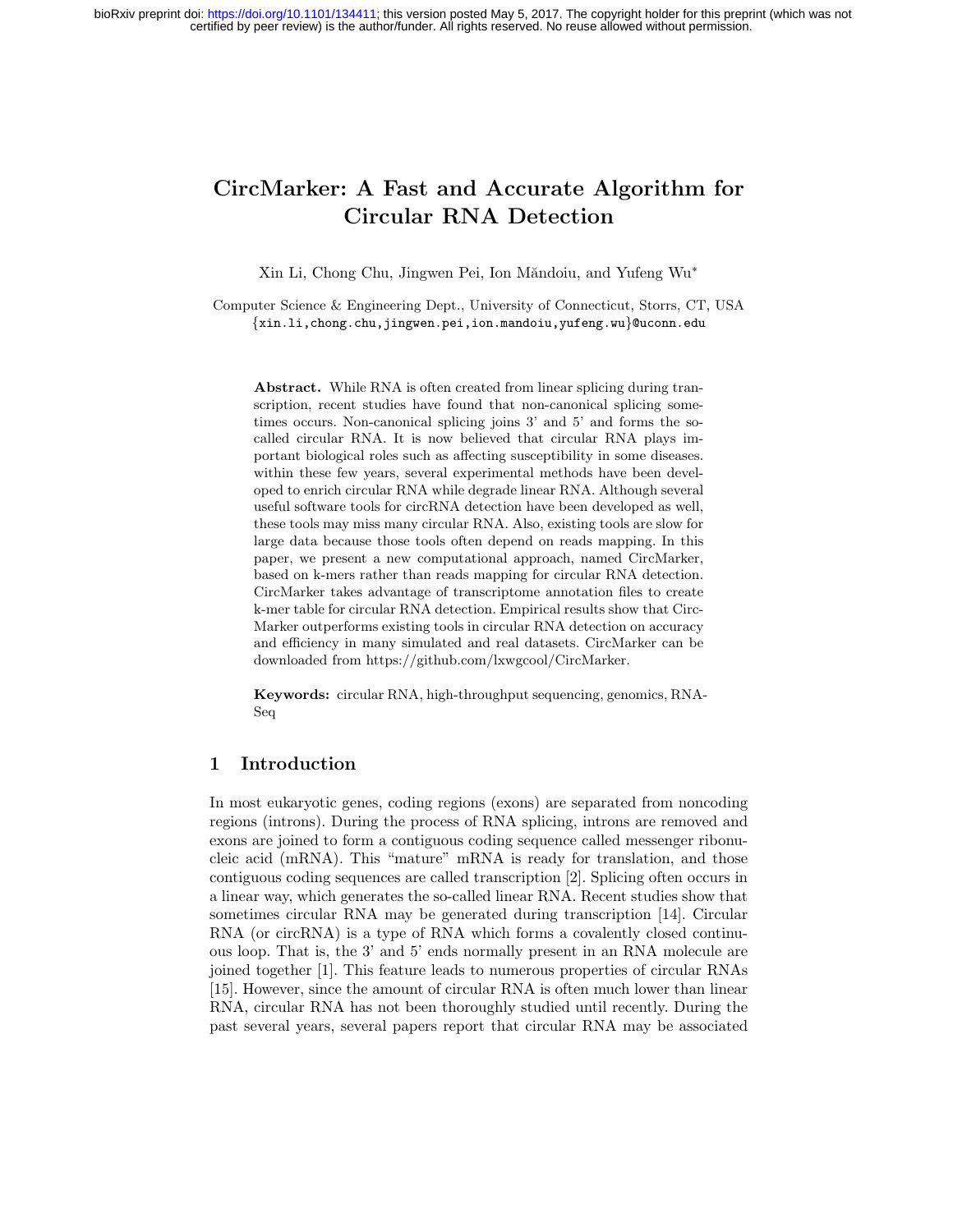with diseases and traits. The increasing number of circular RNAs have been identified recently [7, 6].

Since circular RNAs do not have 5' or 3' ends, they are resistant to exonucleasemediated degradation and are presumably more stable than most linear RNAs in cells. Based on this feature, some benchmark experimental methods have been developed to degrade the linear RNA while enrich the circular RNA. For example, one method is treating samples with RNase R, an enzyme which degrades linear RNAs but not circular RNAs. This treatment can enrich circular RNAs [9]. Often circular RNA comes with the splicing signals of "AG" or "AC" as starting while "GT" or "CT" as ending for direction " $+$ " and "-" respectively [8].

Computational tools for circular RNA detection have been developed. Currently, there are several existing tools for circular RNA detection, such as Find circ [13], CIRCexplorer [16] and CIRI [3]. Find circ is one of the first tools for circular RNA detection. Since it is difficult to map the joint position of circular splicing back to the reference genome, Find circ tries to collect all un-mapped reads based on reads mapping results from Bowtie [11]. Then, all unmapped reads are converted to new short reads by combining the head parts and the tail parts of current reads together. Then Find circ maps the new short reads back to the reference. CIRCexplorer performs reads mapping using Bowtie and TopHat. The main idea is using the concept of fusion gene to detect circular RNA. First, CIRCexplorer tries to find out the un-mapped reads. Then, those un-mapped reads are mapped back to the reference using TopHat-Fusion [10] to detect potential circular RNA candidates with the back-spliced junction reads. CIRI uses BWA for reads mapping, trying to find circular RNA by analyzing CIGAR signatures in the SAM file. Some of these tools such as CIRCexplorer depend on transcriptome annotation, while others support de novo circular RNA detection, such as Find circ.

All of these methods mentioned above depend on reads mapping. These mapping based methods have some inherent issues. The first issue is computational efficiency: the existing tools use BWA, Bowtie or TopHat for reads mapping. Although BWA and Bowtie are widely used in sequence analysis, reads mapping is still time-consuming for circular RNA detection. This is because reads mapping tries to map every read, even when the read is not relevant for circular RNA detection. In addition, since some new short sequences may be created in the middle by circRNA detection tools for the second round mapping, reads mapping can become very slow when TopHat-fusion is used, due to the length of sequences. Moreover, these tools may miss circular RNA in some cases due to errors in reads mapping. For example, some reads related to circular RNA may be un-mapped due to reads error.

In this paper, we develop a new computational method, called CircMarker, for circular RNA detection. The objective of CircMarker is finding the presence of circular RNA (in particular the join of two known exons). CircMarker doesn't reconstruct the complete sequence of circular RNA. The key idea of CircMarker is that it doesn't rely on reads mapping. Instead, CircMarker analyzes short se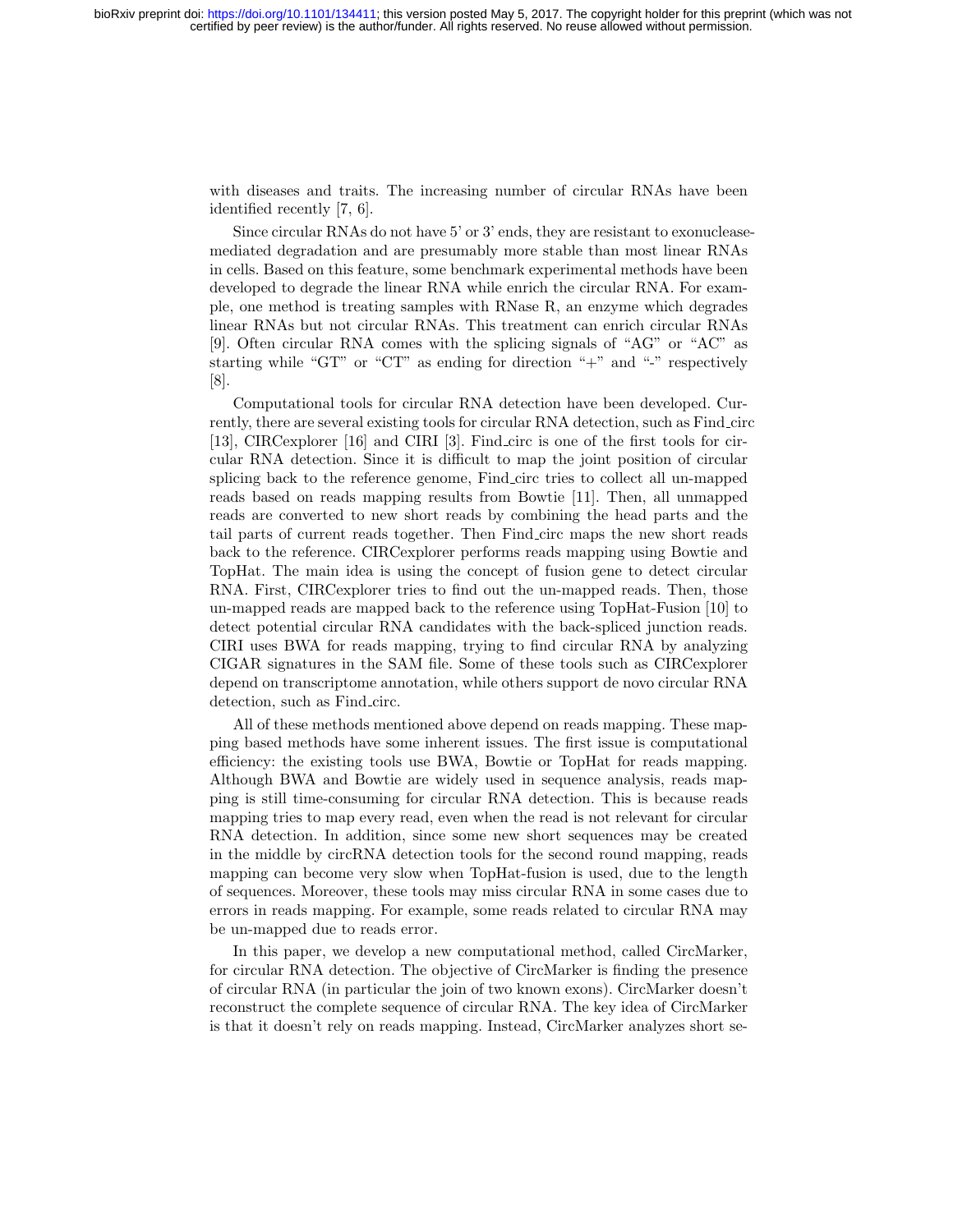quence segments, called k-mers, for circular RNA detection. The main advantage of using k-mers is efficiency: finding k-mers from reads is much faster than reads mapping. Another advantage is that k-mer tolerates more errors in reads and carries useful information about the presence of circular RNA, which may be missed by reads mapping. Empirical results show that CircMarker is more accurate than (or as accurate as) existing methods on simulated and real datasets in calling circular RNA. CircMaker runs much faster than existing methods.

## 2 Method

High-level approach. The overall approach of CircMarker is shown in Figure 1. CircMarker is based on analyzing k-mers in the sequence reads. That is, CircMarker doesn't perform reads mapping. CircMarker only considers the circular RNA which comes from the exons identified by annotation file. We do not consider de novo circular RNA cases. CircMarker uses three types of inputs, including the reference genome, the transcription annotation file and sequence reads. Note that all circular splicing that we consider here occurs at the boundary of exons identified by the given annotation file. CircMarker first processes the annotation file and the reference genome. It extracts and stores all k-mers that are located near the exon boundaries. To speed up, CircMarker first performs a fast check to find the reads that are likely to be relevant for circular RNA detection. Then it processes each read and compares k-mers in the read with the stored k-mers to identify circular RNA based on the signatures from circular RNA. When two k-mers from a single read are out of order with regard to the reference, CircMarker considers this as an evidence for the existence of circular RNA. This is illustrated in Figure 1.

#### 2.1 Processing the reference genome and annotations

CircMarker creates a table for storing the k-mers within the reference genome that are near the exon boundaries as specified by the annotations. The k-mer table is designed to be space-efficient. We only record the following five types of information for each k-mer, including chromosome index, gene index, transcript index, exon index and the part tag as shown in Figure 2. The "part tag" specifies whether the k-mer comes from the head (i.e. beginning) part or the tail (i.e. ending) part of the exon. Due to the relative small ranges of index, a record on a k-mer only needs eight bytes. We call it the de novo position. One k-mer may contain a group of de novo positions. 32 bits integer is used to store the information of a k-mer, which means the maximum length of a k-mer should be shorter than 16 bp, and all k-mers which contain invalid letters such as "N" are discarded.

When extracting k-mers from annotated exons in the reference genome, we only consider the exons with circular splicing signal in either head or tail part. And we only consider the k-mers which come from the left and right boundaries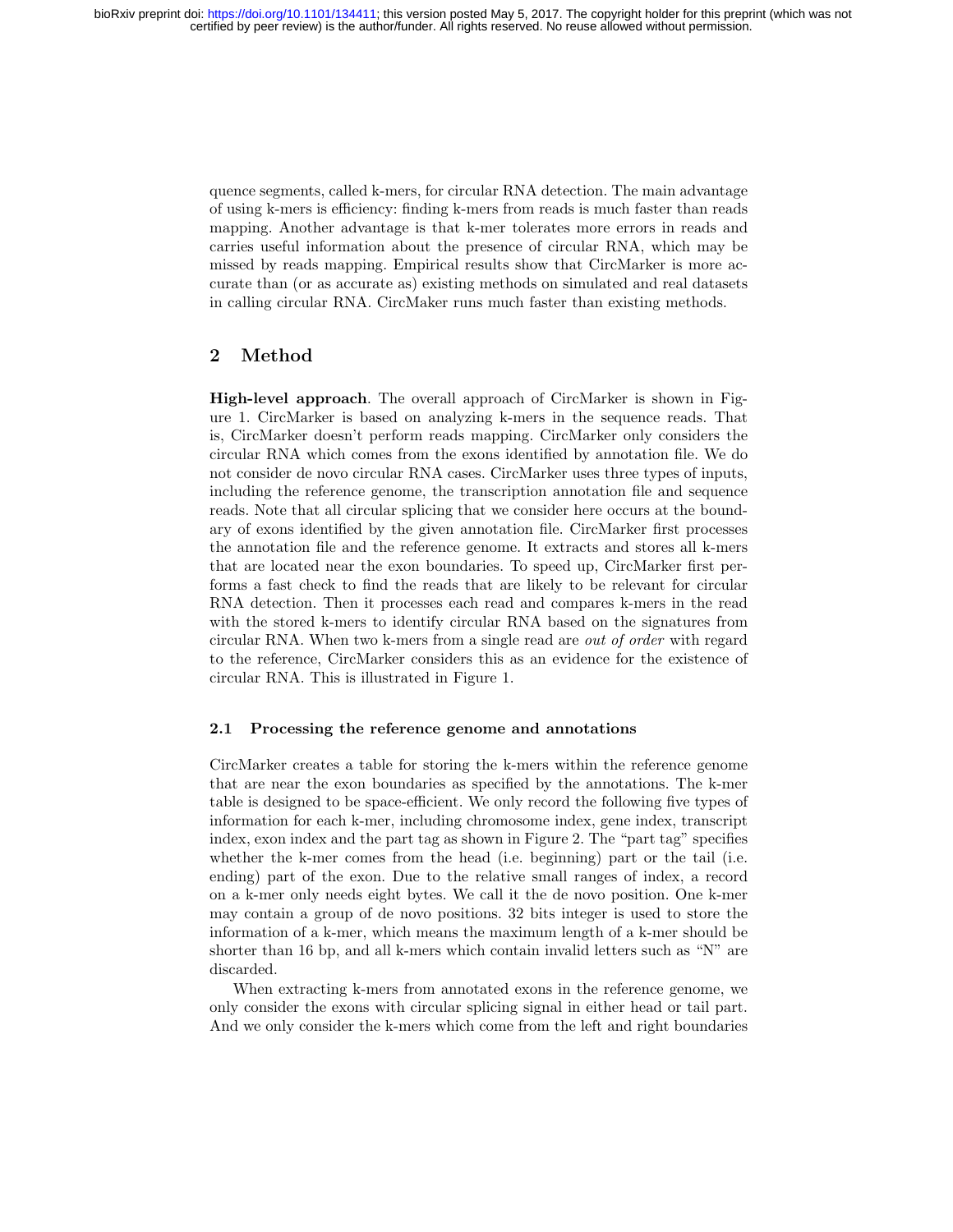

Fig. 1. The procedure of the circular RNA detection. (A) A fast check for finding circular RNA relevant reads by sampling. The blue arrow stands for reads and the dots within it present the sparsely sampled k-mers. Gray dot: k-mer with no hit in the k-mer table from annotation. Red dot: k-mer which finds a hit in k-mer table. Reads inside green box: pass quick check. (B) Scanning k-mer sequentially from the beginning to the end for each read. Yellow arrow: k-mer. (C) Calling circular RNA using various criteria and filters. Green bar: exon along the reference. Two transcriptions are listed here. The upper: with 3 exons, and the red arrow identified a potential circular RNA. The lower: with 2 exons, and the gray arrow stands for linear RNA.

of the exon. The length of the boundary region  $L_B$  is defined as below:

$$
L_B = L_R \times R_c
$$
  

$$
L_{e_m} = 2 \times L_B + 2 \times K - 1
$$

Here K is the length of the k-mer.  $L_R$  is the length of reads, and  $R_c$  represents the percentage of reads that should be covered in each boundary. Since we expect more than half reads to be considered, we set the default value of  $R_c$  as 30%  $(2 * 30\% = 60\% > 50\%)$ . If  $L_e \leq L_{e_m}$ , we use the whole exon to create k-mer and set the part tag as "S" if it located in the first half part and "E" for the second half. Otherwise, we use the head boundary and tail boundary of current exon to extract k-mers and set the part tag to "S" or "E" respectively.

#### 2.2 Processing sequence reads

Once k-mer table of the annotated exons is created, we now process each sequence read. Here we examine k-mers contained in a read and search for a match in the k-mer table. This way, we obtain the "hitting status", which means which transcription can be hit by current reads. "hit exon" means the exon that is hit by the k-mer in the reads in k-mer table. Each reads may related to more than one hitting status, each hitting status contains at least one hit exon, and each hit exon should be supported by at least one k-mer. We scan all reads to check their hitting statuses. In order to skip irrelevant reads, we perform basic check initially by sampling eight k-mers from 10% to 80% position of the current read.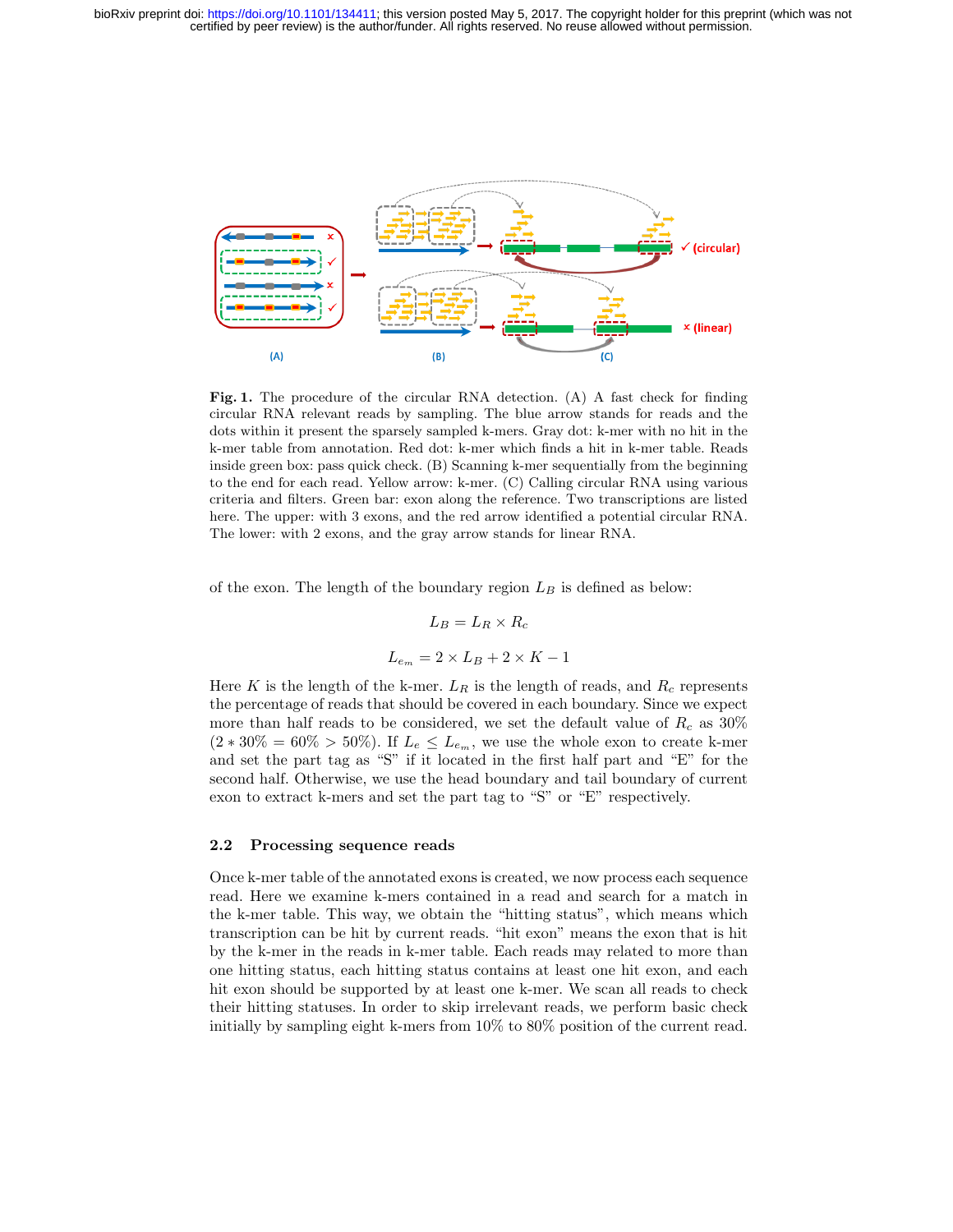

Fig. 2. Collecting k-mers from annotated exons in reference genome. These k-mers are stored in a table that will be used to compare with the reads. (A) Annotations from one chromosome. Blue bars stand for valid exons while gray bars stand for the invalid ones which do not contain any circular splicing signal. (B) Extracting K-mer. Yellow arrows stand for the k-mers from the boundary (red frame) of each exon. All of k-mers from short exon will be considered (the second case). "S" or "E" is the value of part tag. (C) Showing all de novo positions of the k-mer with purple box in B). Green box: all types of information in one de novo position.

The read passes the sampling check only if at least two k-mers can find a hit in the k-mer table. If so, we examine all of k-mers from start to end, collecting all hitting statuses in this order. Since each hitting status is contributed by multiple k-mers, the "best hitting case" is defined as:

$$
\begin{cases} N_h - PreBestHitNum > 5 & \text{or} \\ |N_h - PreBestHitNum| \le 5 \text{ and } \sum L_{h_e} < PreBestHitLen \end{cases}
$$

 $N_h$  specifies the number of k-mers which supports all of hit exons in one hitting status. The  $PreBestHitNum$  means the  $N_h$  of previous best hitting status,  $L_{h_e}$ means the length of one hit exon in current hitting status, and  $PreBestHitLen$ means the summary length of the hit exons in previous best hitting status. If  $N_h$  is larger than  $PreBestHitNum + 5$ , the current hitting status will be set as the previous best hitting case, which means we prefer the hitting status with conditional larger number of k-mers supporters. Otherwise, the hitting status with the shorter summary length of the hit exon will be chosen. We set the previous best hitting status as the final best hitting case when all of hitting status been processed. Finally, the  $N_h$  of best hitting case should be at least 5. Otherwise it is discarded.

#### 2.3 Filtering

The previous step identifies best hitting cases. Due to the inherent noise in the data (e.g. read errors and duplications), we perform the following filtering step to improve the accuracy. There are two main filtering procedures.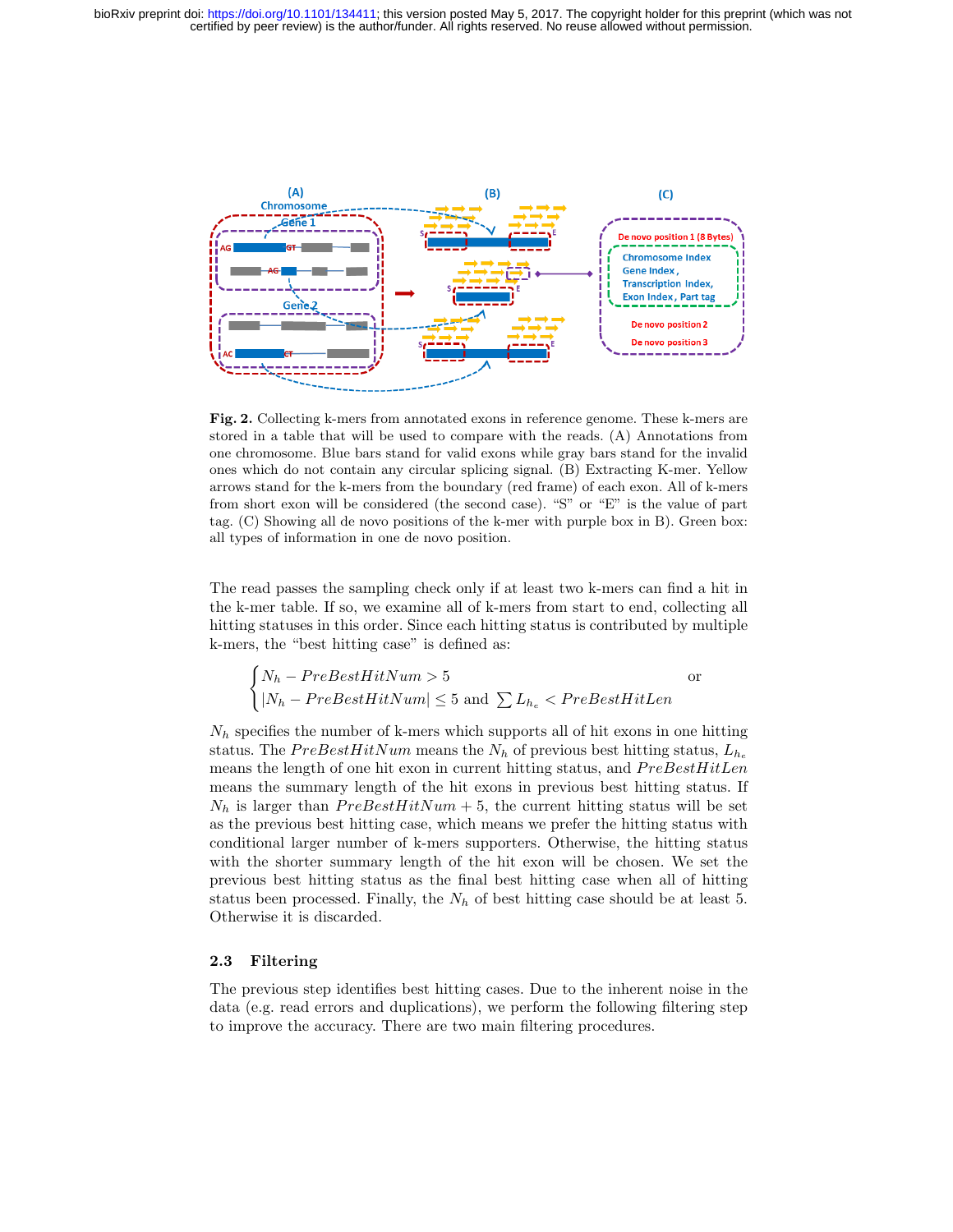Filtering procedure one. The first filter procedure is checking the hitting number. The minimum hitting number  $N_{h_m}$  is defined as below:

$$
N_{h_m} = \begin{cases} \sum L_e - K + 5, & \text{if } \sum L_{h_e} \le L_{e_m} \\ L_B \times 1.2, & \text{if } \sum L_{h_e} > L_{e_m} \end{cases}
$$

The key is that short exons should be fully covered by the reads more than one time. Otherwise, we need to ensure the reads to be within both boundaries of the hit exons. Any best hitting case is discarded if the  $N_h$  is smaller than  $N_{h_m}$ .

Filtering procedure two. Based on the number of hit exons in best hitting case, we divide all cases into two types: the case of self-circular if the number of hit exons is equal to 1, and the regular-circular case otherwise.

For self-circular case, only the exon containing circular splicing signal in both sides will be considered. Then, the best hitting case will be considered as the self-circular RNA candidate if  $L_e \leq L_{e_m}$ . Otherwise, we collect the part tags from begin to end, and condense the tags which belong to the same exon based on the number of hitting. For example, we define  $S(n)$  as n continuous tag "S" in one exon (similar for  $E(n)$ ). If we have  $S(1)$  and  $E(10)$  in one exon, then we condense them to  $E(10)$ . This may help us to filter some random hits. We consider a candidate a valid self-circular RNA only if the number of tags after condensation is equal to 2 and the tags are arranged from E to S sequentially (i.e. going backward at the circular RNA join junction).

For the regular-circular case, the best hitting case will be considered only if it contains two exons. First, an exon will be skipped if its hitting time is at most 3 in order to remove some random hits. Then, we try to condense the tags. Here the method described in the self-circular case will be applied at first. After that, for the first exon we condense SE to E while condensing SE to S for the second exon. This condensation logic may solve the problem that some of exons are fully covered by current reads. The best hitting case will be kept only if the number of condensed tag in both exons is equal with 1 and the tags arranged from E to S sequentially.

#### 2.4 Calling circular RNA

There are two cases for calling circular RNA: the self-circular case and the regular-circular case.

Self-Circular RNA. First, a self-circular RNA candidate will be discarded if the length of current exon is shorter than the read length while the  $N_h$  is smaller than  $L_e - K + 1$ . Otherwise, the best hitting case will be considered to be a valid self-circular RNA candidate if it contains circular splicing signals in both sides.

Regular-Circular RNA. For the direction "+", the candidate will be dropped if the exon index increases monotonically. Otherwise, we try to identify the breakpoint at the position of the first deceasing and set it to be the joint junction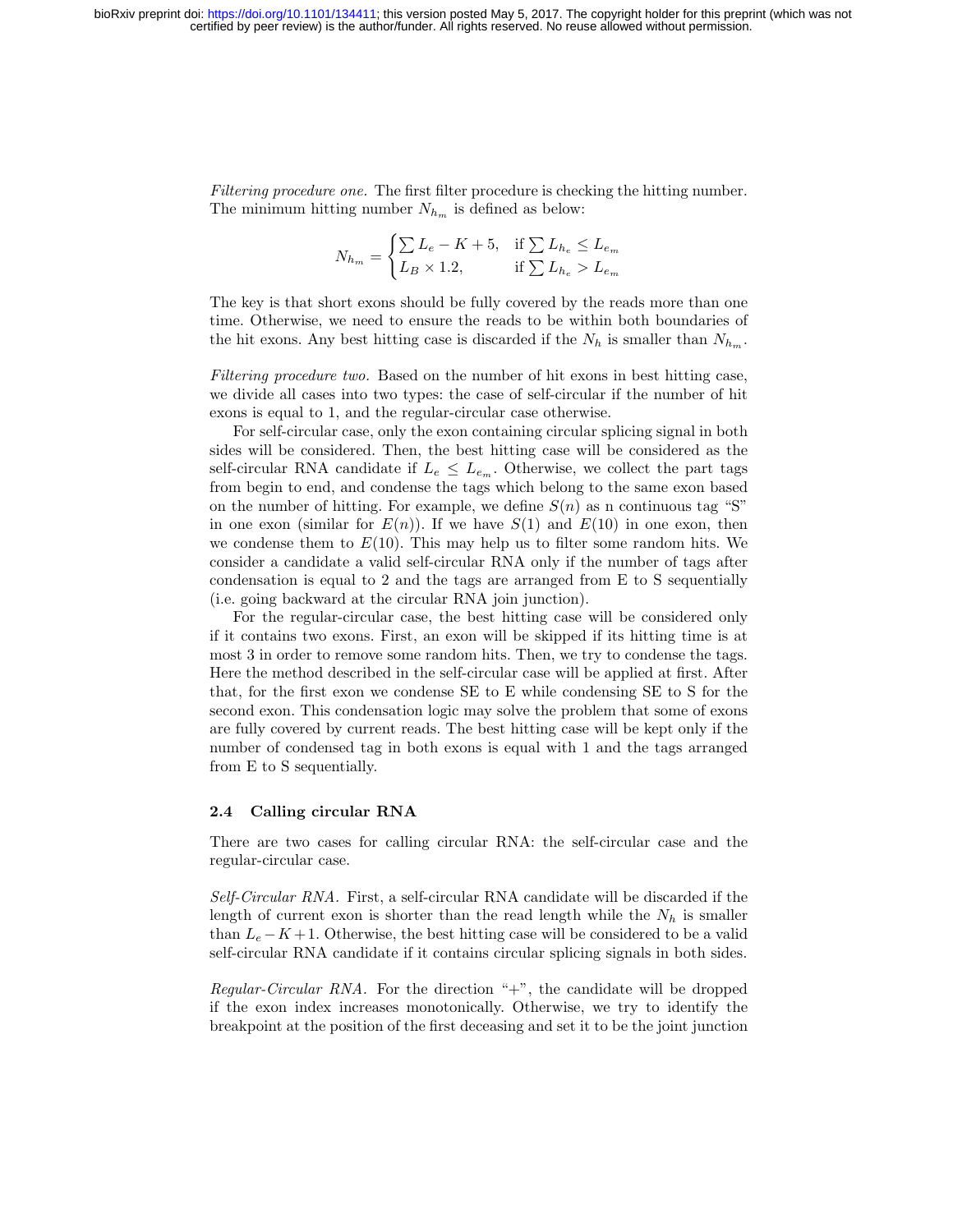of circular RNA. We call the exon with large index as the head exon while another one as the tail exon. Based on this definition, the head exon is located in the later part of the reference, while tail exon is located in the earlier part, and the circle should connect the head exon back to the tail exon. The candidate will be viewed as a valid regular-circular RNA candidate only if the head exon and tail exon have the tail and head circular splicing signal respectively. We set the end position of head exon and the start position of tail exon as the position of this called regular-circular RNA.

For the direction "-", the procedures is mostly the same as the direction "+". The only difference is how to choose the joint junction. In this case, the candidate will be dropped if the exon index decreases monotonically. Otherwise we try to identify the breakpoint at the the first increasing and set it to be the joint junction of circular RNA. The exon with small index is viewed as the head exon while the big index exon is set as tail exon.

Refining circular RNA candidates. We count how many reads support each circular RNA candidate. Only the candidate with support number smaller than the predefined threshold will be viewed as the correct one. Since the maximum coverage of circular RNA is unknown in most cases, we set the default value to be 999 to allow all of valid circular RNA candidates.

#### 3 Results

Since the study of circular RNA is still at an early stage, there is no widely accepted benchmark data for evaluating the circular RNA calling at present. Recently, there are some public circular RNA databases which collect different types of circular RNA from published papers. Some databases come with the recommended circular RNA detection tool, such as CircBase [5]. Others focus on collecting the relationship between circular RNA and diseases or traits, such as Circ2Traits [4].

In this paper, we use both simulated and real data to compare CircMarker with three existing tools, including CIRI, Find circ, and CIRCexplorer in terms of the number of called circular RNA, accuracy, consensus-based sensitivity, bias and running time. When comparing the genomic positions of circular joint junction, we allow up to five bp tolerance. Since CircMarker is based on k-mers and each chromosome has its own k-mer table, the running time can be reduced significantly by parallelization (i.e. running analysis on each chromosome in parallel).We compare the performance of these tools on the first three chromosomes individually. Because some existing tools do not support parallelization, we use a single core to run each program for circular RNA detection, and use 10 to 12 cores to run the reads mapping programs such as BWA, Bowtie and TopHat.

#### 3.1 Simulated data

We first use simulated data for evaluation. To generate simulated data, we use the simulation script (called "CIRIsimulator.pl") released by CIRI. The reference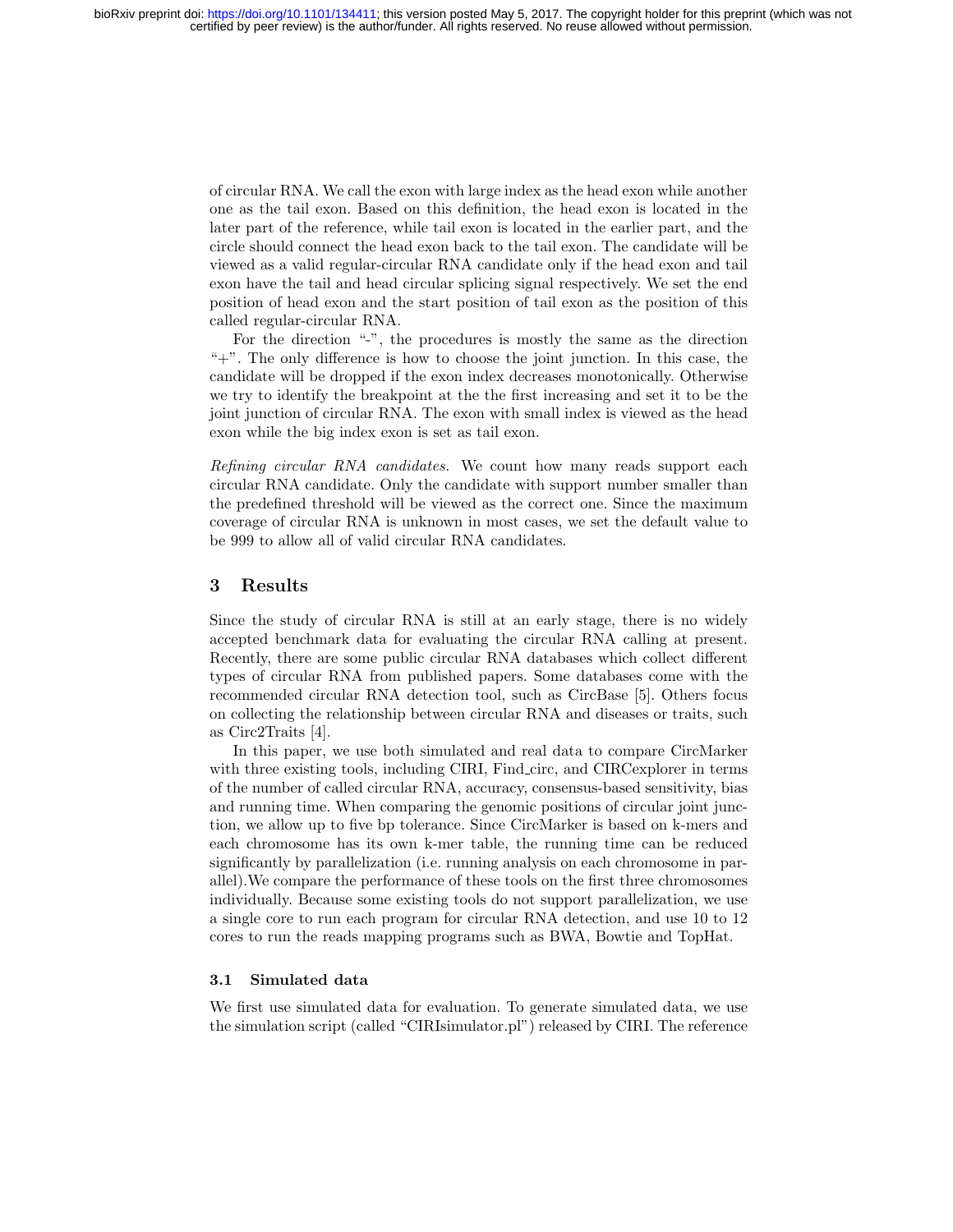

Fig. 3. (A) The number of circular RNA called by each tool in case 1 (10X and 100X, the left cluster) and case 2 (50X&50X, the right cluster). Yellow bars: the number of un-hit (i.e. incorrectly called) circular RNA. Blue bars: the number of hit (i.e. correctly called) circular RNA. (B) The accuracy of each tool in cases 1 and 2. (C) The running time (in minutes) of each tool in both cases.

genome is the chromosome 1 in human genome (GRCh37). The annotation file is the version 18 (Ensembl 73). Two different cases are simulated as follows: (1) pair-end reads with 13,856,032 sequences, which roughly lead to 10X coverage for circular RNA and 100X coverage for linear RNA, and (2) pair-end reads contains with 9,400,036 sequences, which lead to us 50X coverage for both circular and linear RNA. The goal of the case 1 simulation is simulating the regular RNA-seq, while the case 2 focuses on the situation when the coverage of circular RNA is higher. The reads length is 101 bp and the insert size is 252 bp in both cases. The total number of simulated circular RNA in benchmark is 8,033 and 8,071 for those two cases respectively. Note that the true circular RNA is known in simulated data, which can be used in comparison. Since the coverage of circular RNA is known in simulated data, we set the "maximum support reads" equal with 10 and 50 in CircMarker respectively. We use the following three statistics for comparison: (1) hit number  $N_h$ : the number of called circular RNA that are true, (2) accuracy:  $\frac{N_h}{N}$  where N is the total number of called circular RNAs by a method, (3) running time.

The results of the four tools being compared are shown in Figure 3. Our results show that CircMarker outperforms the existing tools in terms of hit number, accuracy and running time. This is especially evident in case 1 (the left part in Figure 3), where CircMarker has fewer false positives and also calls more correct circular RNA than other tools. For case 2, the accuracy of CircMarker decreased to 32.04% from 70.90% in case 1. This is likely due to the week performance of the option "coverage filter", for the similar coverage in both linear and circular RNA. Still, CircMarker is slightly more accurate than existing tools in this case. Moreover, CircMarker runs much faster than existing tools.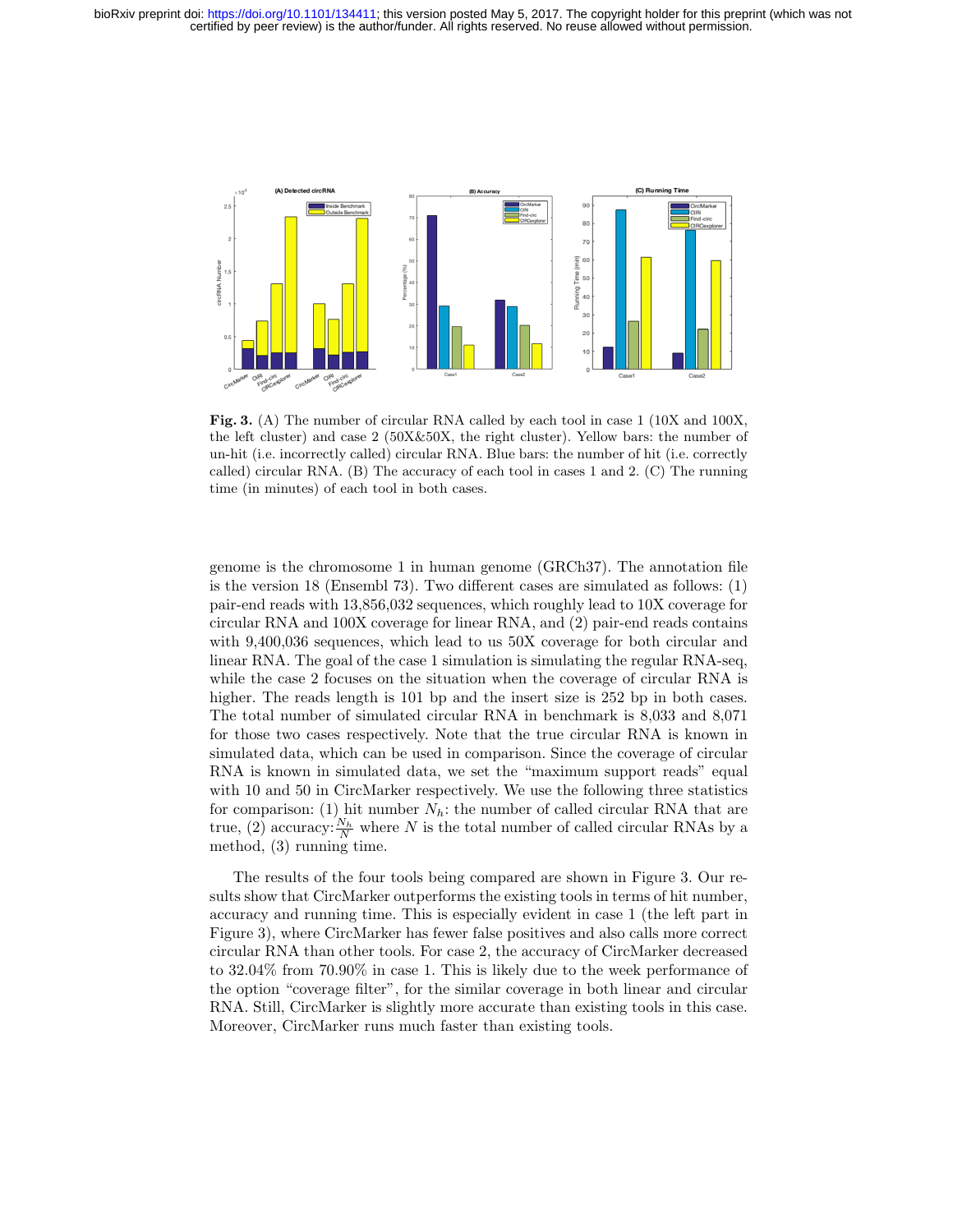#### 3.2 Real data

We use two types of real data to evaluate the performance of the four tools.

Real RNase R treated sequence reads with public database information. As described before, some public databases contain circular RNA called by published papers. In those papers, the authors usually only validate parts of the computationally detected circular RNA using biological experiments. The final result will be released only when the accuracy of those randomly chosen candidates meets certain standard. Therefore, we consider those released circular RNAs in these databases are reliable in this paper.

Data Collection We choose CircBase as the standard circular RNA database of homo sapiens. We use the circular RNAs recorded in this database as "benchmark". The reference genome and annotation file come from homo sapiens GRCm37 version 75. The RNA-Seq reads are from SRR901967. These RNA-Seq reads are used to examine circular RNAs from RNase R treated poly(A)-/ribo- RNAs in human embryonic stem cells. There are total 41,342,095 single-end reads in this data.

We use the first three human chromosomes for comparison and use four statistics for comparison. (1) Hit number  $N_{h_{db}}$ : the number of circular RNA which has a matched circular RNA in the database. These matched circular RNA are called reliable circular RNA. (2) Intersection: the intersection of reliable circular RNA between CircMarker and other tools. This value could be used to evaluate the bias. (3) Reliability ratio:  $\frac{N_{h_{db}}}{N}$ . This measures the fraction of the number of matched circular RNA with regard to the total called ones  $N.$  (4) Running time. The best tool is expected to have large intersection with other tools (low bias), large number of reliable circular RNA with high reliability ratio.

The number of circular RNAs in CircBase from chromosome 1 to chromosome 3 is 9,142, 7,530 and 5,320 respectively. The results show that CircMarker finds more "benchmarked" circular RNAs and runs much faster than others (Figure 4 A, C). For the reliability ratio, there is a trade off with hit number. CIRI obtains the highest reliable ratio, but has the smallest hit number. The reliability ratio of CircMarker is similar to those of Find circ and CIRCexplorer (Figure 4 A). CircMarker has the largest hit number. In addition, CircMarker has the large intersection with the results from other tools in all three chromosomes, which means it has low bias (Figure 4 B). As a result, CircMarker outperform the other tools in this data.

Real RNase R Treated/Untreated Data RNase R is an experimental technology that can break down linear RNA and enrich circular RNA. As a result, one popular way for validating a circular RNA detection tool is running the tool in two different types of reads: one from only rRNA eliminated sample (called untreated), and the other from RNase R treated sample. The circular RNA which can be found in both types of reads is considered to be reliable.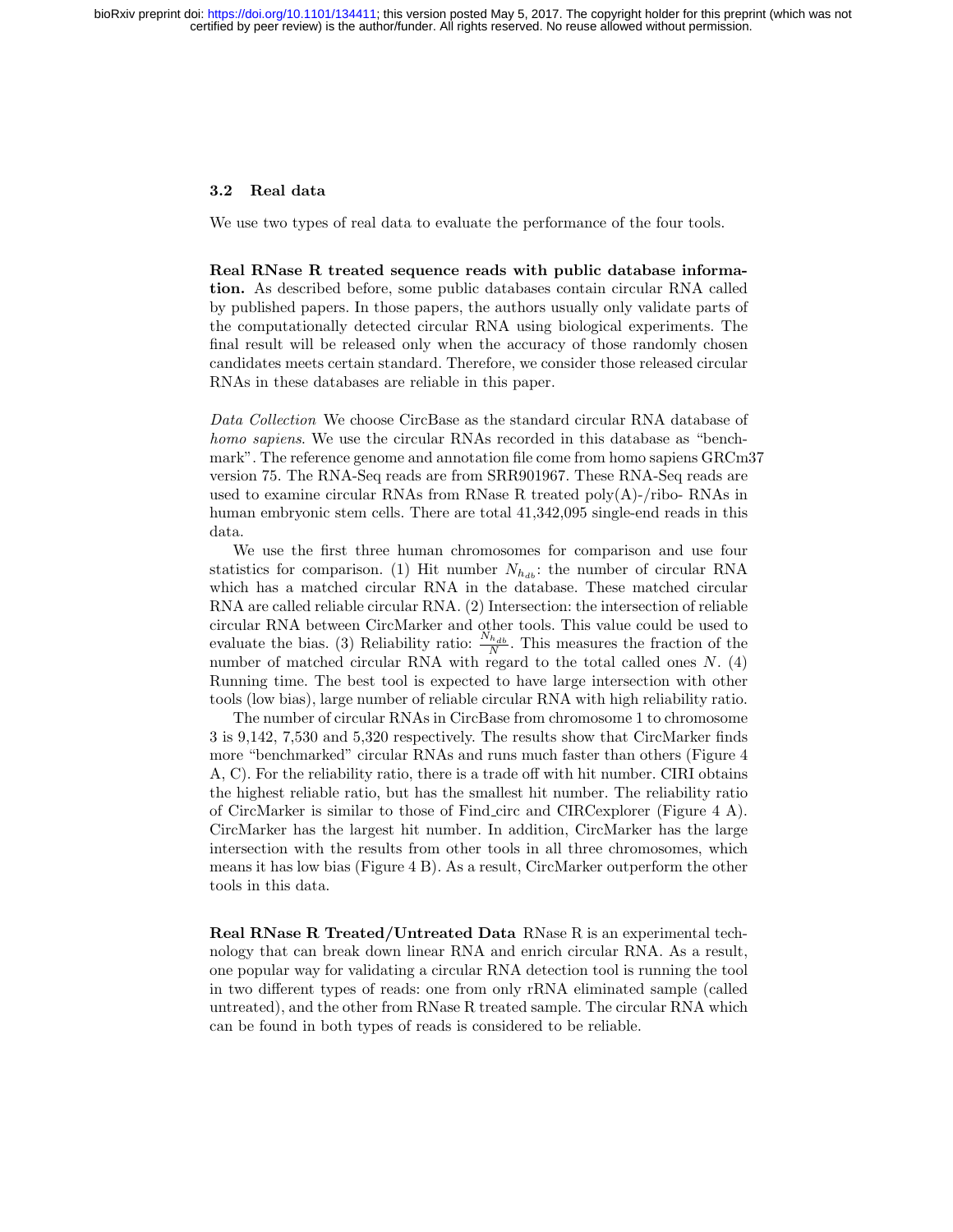

Fig. 4. (A) The number of circular RNA called by each tool from chromosome 1 to chromosome 3. Yellow bars: the number of called circular RNAs which do not match with database. Blue bars: the number of circular RNAs that have matches in database. (B) Intersection: the number of circular RNAs in the intersection of reliable circular RNA  $N_{h_{db}}$  between CircMarker and other tools. High intersection ratio implies low bias. (C) The running time (in minutes) of each tool in all three chromosomes.

Data Collection. The reference genome and the annotation file are from Mus Musculus GRCm38 Release79. The RNase R treated reads are from SRR2219951 and the untreated reads are from SRR2185851. The library was prepared using the script Seq v2 Kit from Epicentre [12], and this data has been used to delineate the circular RNA complement of mouse brain at age 8 to 9 weeks. Both datasets contain pair-end reads, and SRR2219951 (treated) contains 44,661,952 sequences while SRR2185851 (untreated) contains 65,879,618 sequences.

We use the first three chromosomes of Mus Musculus with the two types of reads for comparison. We use the following three statistics. (1) Reliable circular RNA: the reliable circular RNA are from the intersection of called circular RNAs between the treated and untreated reads. Each tool reports its own reliable circular RNA from chromosomes 1 to 3. (2) Consensus-based sensitivity: we say a called circular RNA to be trusted if this circRNA is called by at least two tools. These trusted RNAs are considered to be "benchmark". We collect these trusted circular RNA for each chromosome. Then, we calculate the intersection between the reliable circular RNA and the benchmark for each tool respectively from chromosome 1 to 3. The consensus-based sensitivity is calculated by:  $\frac{|intersection|}{|benchmark|}$ . (3) Running time. Ideally, a circular RNA detection tool should obtain large number of reliable circRNA with high consensus-based sensitivity and fast running time in each chromosome.

The results are shown in Figure 5. CircMarker finds larger number of reliable circular RNA than others in all three chromosomes (Figure 5 A). The number of circRNAs in benchmark (i.e. trusted circRNA supported by at least two tools) is 322, 353 and 186 for chromosomes 1 to 3 respectively. One can see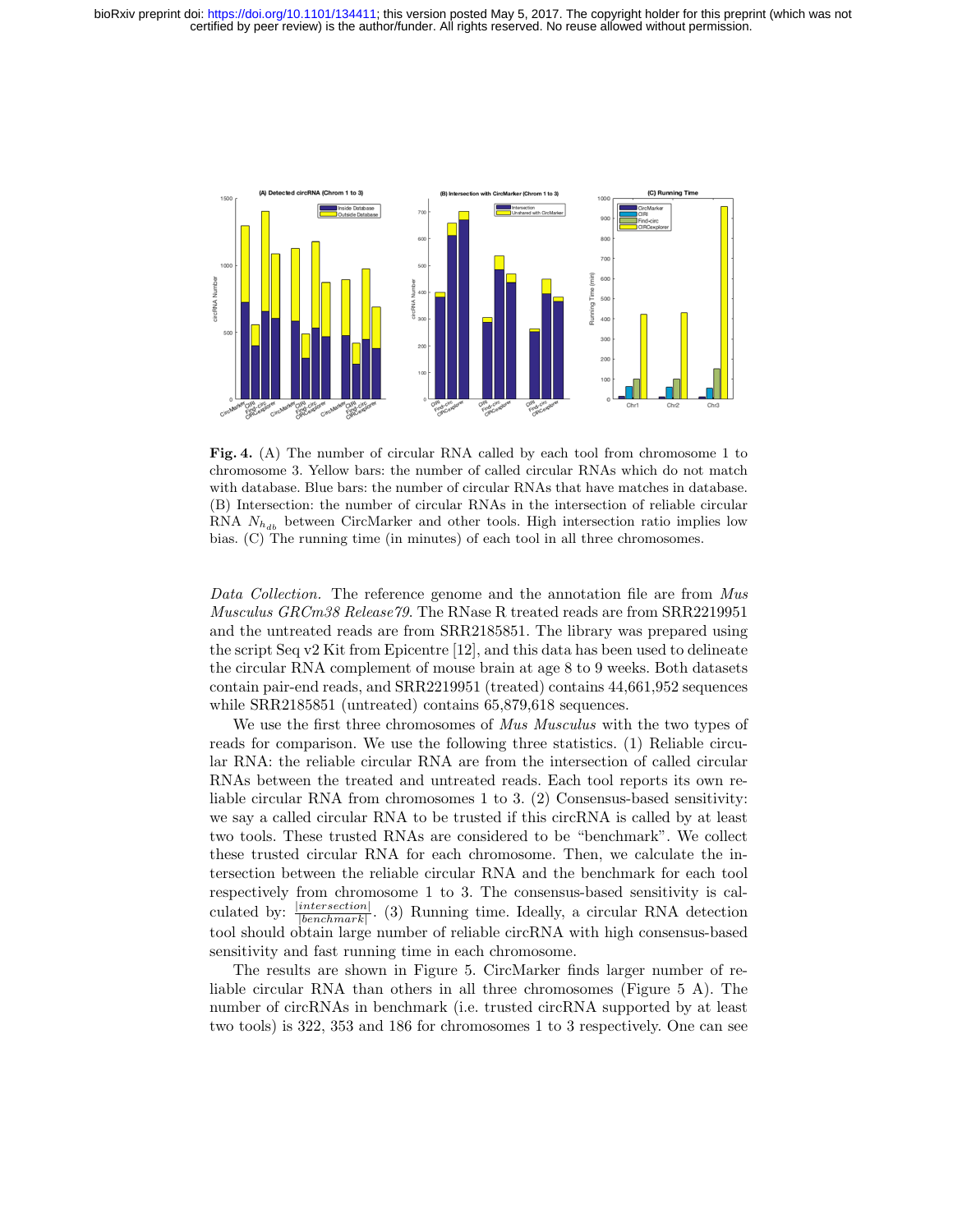

Fig. 5. (A) The number of reliable circular RNAs called by each tool from chromosomes 1 to 3. The reliable circular RNAs come from the candidates which could be found in both treated and untreated sample. (B) The consensus-based sensitivity of each tool, which measures how many benchmark (i.e. found by at least two tools) circular RNA be contributed by the reliable circular RNA from each tool.

that CircMarker gets the largest number of reliable circular RNA in all three chromosomes. In addition, it gains the highest consensus-based sensitivity in chromosome 1 and 3, but has slightly lower than find circ in chromosome 2 (Figure 5 B). Moreover, CircMarker only needs around 15 minutes to finish the whole analysis of teated sample while other tools may take at least 1 hour (CIRCexploprer even takes more than 9 hours). Overall, CircMarker outperforms the other tools on this data.

## 4 Conclusion

In this paper, we develop a new circular RNA detection method called Circ-Marker based on k-mer analysis. CircMarker runs much faster than other tools because it doesn't perform reads mapping. Moreover, k-mers contain useful information about circular RNA detection. Our results on both simulation data and real data demonstrate that CircMarker can find more circular RNA. It has higher consensus-based sensitivity and high accuracy/reliable ratio compared with others. In addition, the circular RNAs called by CircMarker often contain most circular RNAs called by other tools in the real data we tested. This implies that CircMarker has low bias. CircMarker is easy for use. Circ-Marker is a stand-alone tool (implemented by  $C++$ ) and does not depend on any third party tools. The source code and test data can be downloaded at: https://github.com/lxwgcool/CircMarker.

Acknowledgement. This work was supported by grants IIS- 0953563, IIS-1447711 and IIS-1526415 from US National Science Foundation to YW.